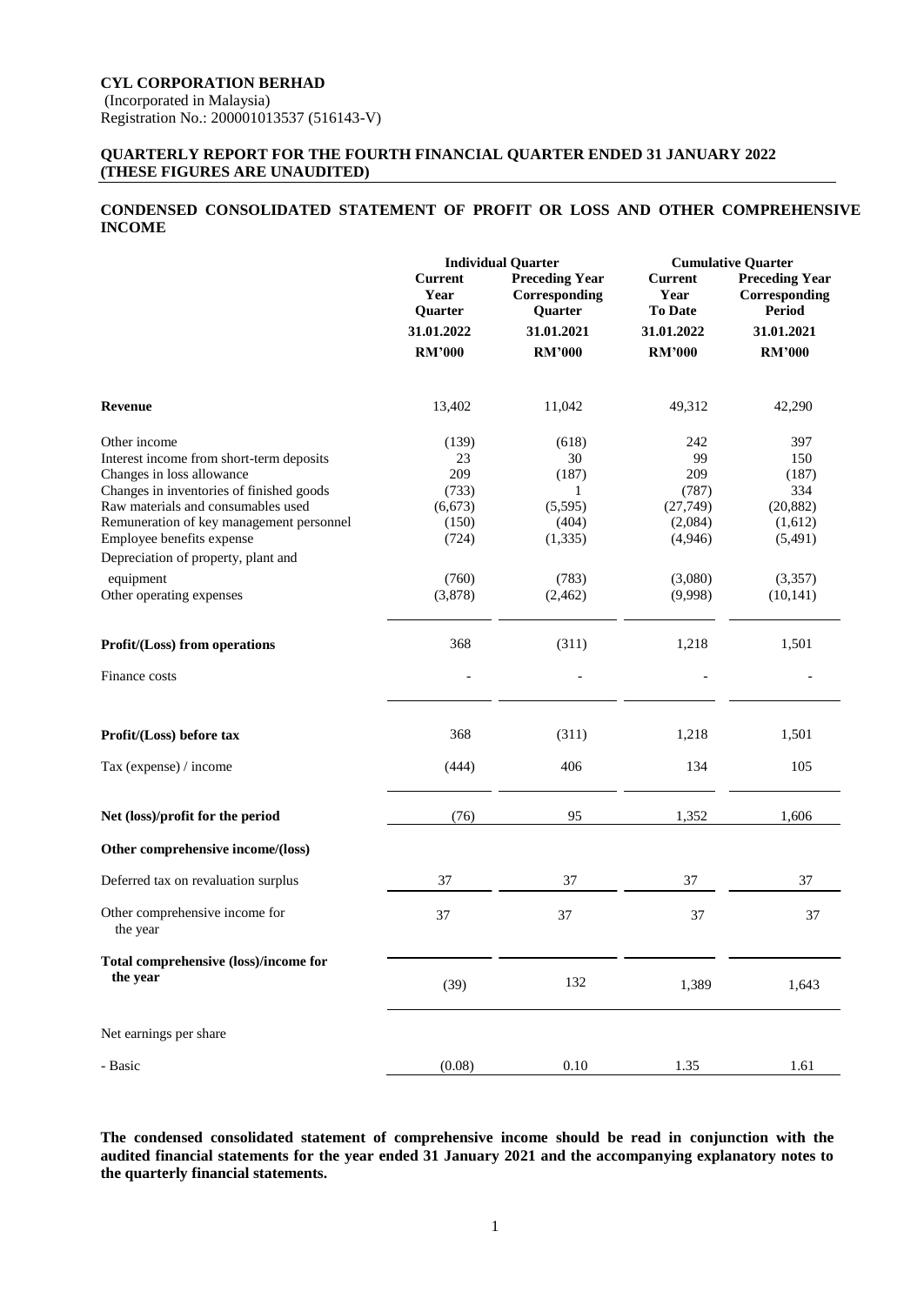## **QUARTERLY REPORT FOR THE FOURTH FINANCIAL QUARTER ENDED 31 JANUARY 2022 (THESE FIGURES ARE UNAUDITED)**

| <b>CONDENSED CONSOLIDATED STATEMENT OF FINANCIAL POSITION</b>      | 31.01.2022<br><b>RM'000</b> | 31.01.2021<br><b>RM'000</b><br>(Restated) |
|--------------------------------------------------------------------|-----------------------------|-------------------------------------------|
| <b>ASSETS</b><br><b>Non-Current Assets</b>                         |                             |                                           |
| Property, plant and equipment<br>Transferable golf club membership | 52,486<br>85                | 52,996<br>85                              |
| <b>Total Non-Current Assets</b>                                    | 52,571                      | 53,081                                    |
| <b>Current Assets</b>                                              |                             |                                           |
| Inventories                                                        | 4,253                       | 5,660                                     |
| Trade receivables                                                  | 10,256                      | 8,485                                     |
| Right to returned goods assets                                     | 77                          | 45                                        |
| Other receivables, deposits and prepaid expenses                   | 500                         | 882                                       |
| Current tax asset                                                  | 723                         | 376                                       |
| Short-term deposit with a licensed investment                      |                             |                                           |
| bank                                                               | 6,181                       | 6,084                                     |
| Cash and bank balances                                             | 846                         | 1,301                                     |
| <b>Total Current Assets</b>                                        | 22,836                      | 22,833                                    |
| <b>TOTAL ASSETS</b>                                                | 75,407                      | 75,914                                    |
| <b>EQUITY AND LIABILITES</b>                                       |                             |                                           |
| <b>Capital and Reserve</b>                                         |                             |                                           |
| Issued capital                                                     | 51,504                      | 51,504                                    |
| Reserves                                                           | 10,656                      | 10,012                                    |
| Profit/(Loss) for the year                                         | 1,352                       | 1,606                                     |
| <b>Shareholders' Equity</b>                                        | 63,512                      | 63,122                                    |
| <b>Non-Current Liabilities</b>                                     |                             |                                           |
| Provision for gratuity payment                                     | 338                         | 327                                       |
| Deferred tax liabilities                                           | 5,506                       | 5,042                                     |
| <b>Total Non-Current Liabilities</b>                               | 5,844                       | 5,369                                     |
| <b>Current Liabilities</b>                                         |                             |                                           |
| Trade payables                                                     | 4,445                       | 4,869                                     |
| Other payables and accrued expenses                                | 1,381                       | 2,420                                     |
| Refund liability                                                   | 96                          | 56                                        |
| Amount owing to director                                           | 23                          | 18                                        |
| Provision for gratuity payment<br>Dividend payable                 | 106                         | 60                                        |
| <b>Total Current Liabilities</b>                                   | 6,051                       | 7,423                                     |
| <b>Total Liabilities</b>                                           | 11,895                      | 12,792                                    |
| <b>TOTAL EQUITY AND LIABILITIES</b>                                | 75,407                      | 75,914                                    |
|                                                                    |                             |                                           |

**The condensed consolidated statement of financial position should be read in conjunction with the audited financial statements for the year ended 31 January 2021 and the accompanying explanatory notes to the quarterly financial statements.**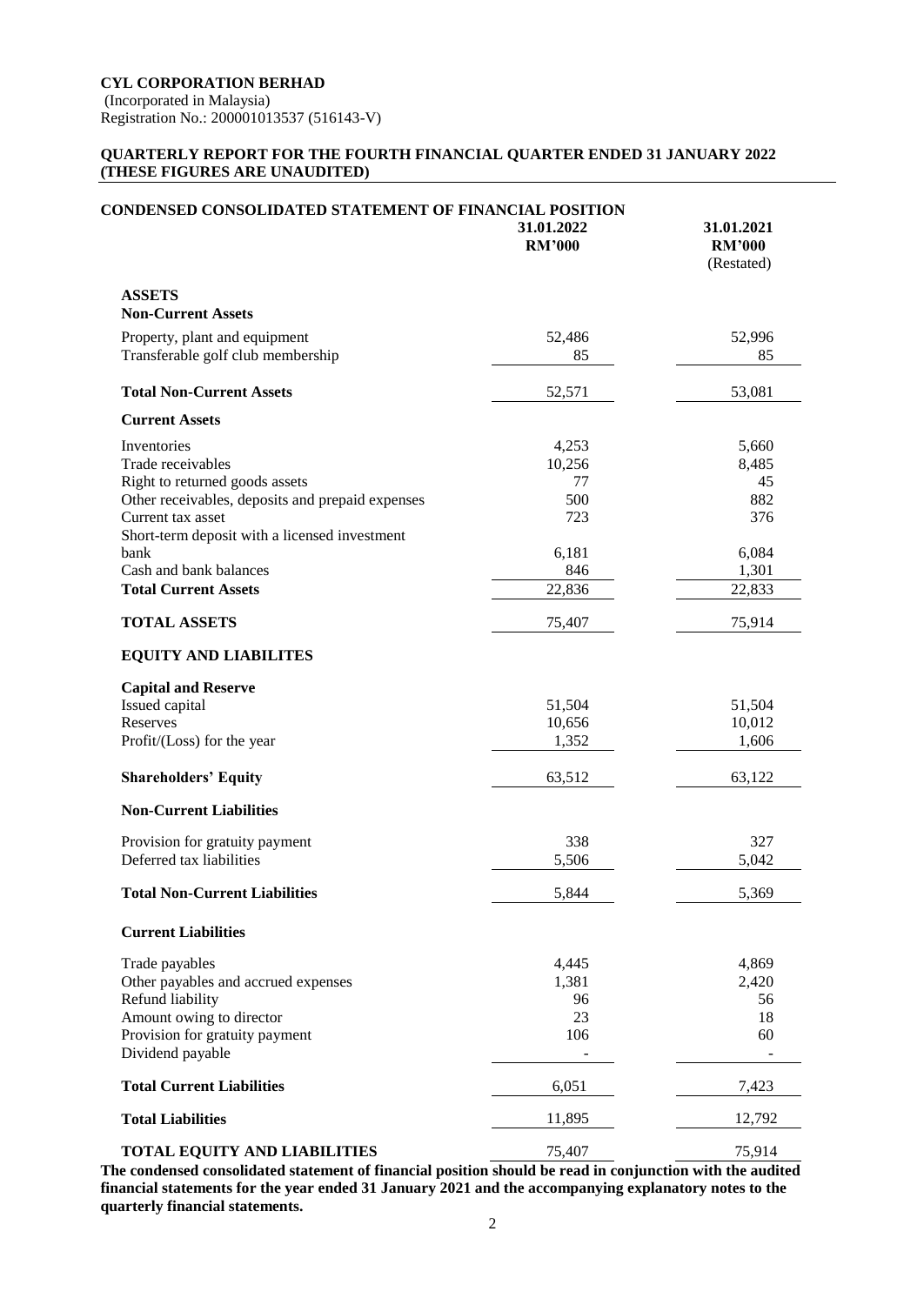**CYL CORPORATION BERHAD**

(Incorporated in Malaysia) Registration No.: 200001013537 (516143-V)

# **QUARTERLY REPORT FOR THE FOURTH FINANCIAL QUARTER ENDED 31 JANUARY 2022 (THESE FIGURES ARE UNAUDITED)**

| <b>CONDENSED CONSOLIDATED CASH FLOW STATEMENT</b>                                                       | 31.01.2022<br><b>RM'000</b> | 31.01.2021<br><b>RM'000</b> |
|---------------------------------------------------------------------------------------------------------|-----------------------------|-----------------------------|
| CASH FLOWS FROM / (USED IN) OPERATING ACTIVITIES                                                        |                             |                             |
| Profit before tax                                                                                       | 1,218                       | 1.501                       |
| Adjustments for:                                                                                        |                             |                             |
| Depreciation of property, plant and equipment                                                           | 3,080                       | 3,357                       |
| Unwinding of discount                                                                                   | (16)                        | (29)                        |
| Changes in allowance for doubtful debts                                                                 | (209)                       | 188                         |
|                                                                                                         | 64                          | 20                          |
| Unrealised (gain)/loss on forex<br>Gain on disposal of PPE                                              | (10)                        | (40)                        |
| PPE written down                                                                                        |                             | 123                         |
| Inventories written down                                                                                |                             | 460                         |
| Interest income                                                                                         | (99)                        | (150)                       |
| Provision for gratuity payment                                                                          | 72                          | (15)                        |
| <b>Operating Profit Before Working Capital Changes</b>                                                  | 4,100                       | 5,415                       |
|                                                                                                         |                             |                             |
| (Increase)/Decrease in:                                                                                 |                             |                             |
| Inventories                                                                                             | 1,407                       | (2,050)                     |
| Trade receivables                                                                                       | (1,626)                     | (1,910)                     |
| Right to returned goods assets                                                                          | (32)                        | (29)                        |
| Other receivables, deposits and prepayments                                                             | 382                         | (305)                       |
| Increase/ (Decrease) in:                                                                                |                             |                             |
| Trade payables                                                                                          | (425)                       | 2,090                       |
| Other payables and accrued expenses                                                                     | (1,039)                     | 443                         |
| Refund liability                                                                                        | 40                          | 29                          |
| Directors                                                                                               | 5                           |                             |
|                                                                                                         | 2,812                       | 3,683                       |
| <b>Cash Generated From Operations</b><br>Tax refund                                                     | 578                         |                             |
| Income tax paid                                                                                         | (288)                       | (141)                       |
| Gratuity paid                                                                                           |                             | (804)                       |
| <b>Net Cash Generated From Operating Activities</b>                                                     | 3,102                       | 2,738                       |
| <b>CASH FLOWS FROM / (USED IN) INVESTING ACTIVITIES</b>                                                 |                             |                             |
| ////////////////////////////                                                                            |                             | テテテテテ                       |
| Purchase of PPE                                                                                         | (2,569)                     | (1,889)                     |
| Proceeds for disposal of PPE                                                                            | 10                          | 40                          |
| Interest received                                                                                       | 99                          | 150                         |
| Refundable deposits paid for PPE                                                                        |                             | (588)                       |
| <b>Net Cash Used In Investing Activities</b>                                                            | (2,460)                     | (2, 287)                    |
| <b>CASH FLOWS FROM / (USED IN) FINANCING ACTIVITIES</b>                                                 |                             |                             |
| Dividend paid                                                                                           | (1,000)                     | (500)                       |
|                                                                                                         |                             |                             |
| <b>Net Cash Used in Financing Activities</b>                                                            | (1,000)                     | (500)                       |
| NET INCREASE/ (DECREASE) IN CASH AND CASH EQUIVALENTS                                                   | (358)                       | (49)                        |
| CASH AND CASH EQUIVALENTS AT BEGINNING OF PERIOD                                                        | 7,385                       | 7,434                       |
| CASH AND CASH EQUIVALENTS AT END OF PERIOD                                                              | 7,027                       | 7,385                       |
| The condensed consolidated cash flow statement should be read in conjunction with the audited financial |                             |                             |

**statements for the year ended 31 January 2021 and the accompanying explanatory notes to the quarterly financial statements.**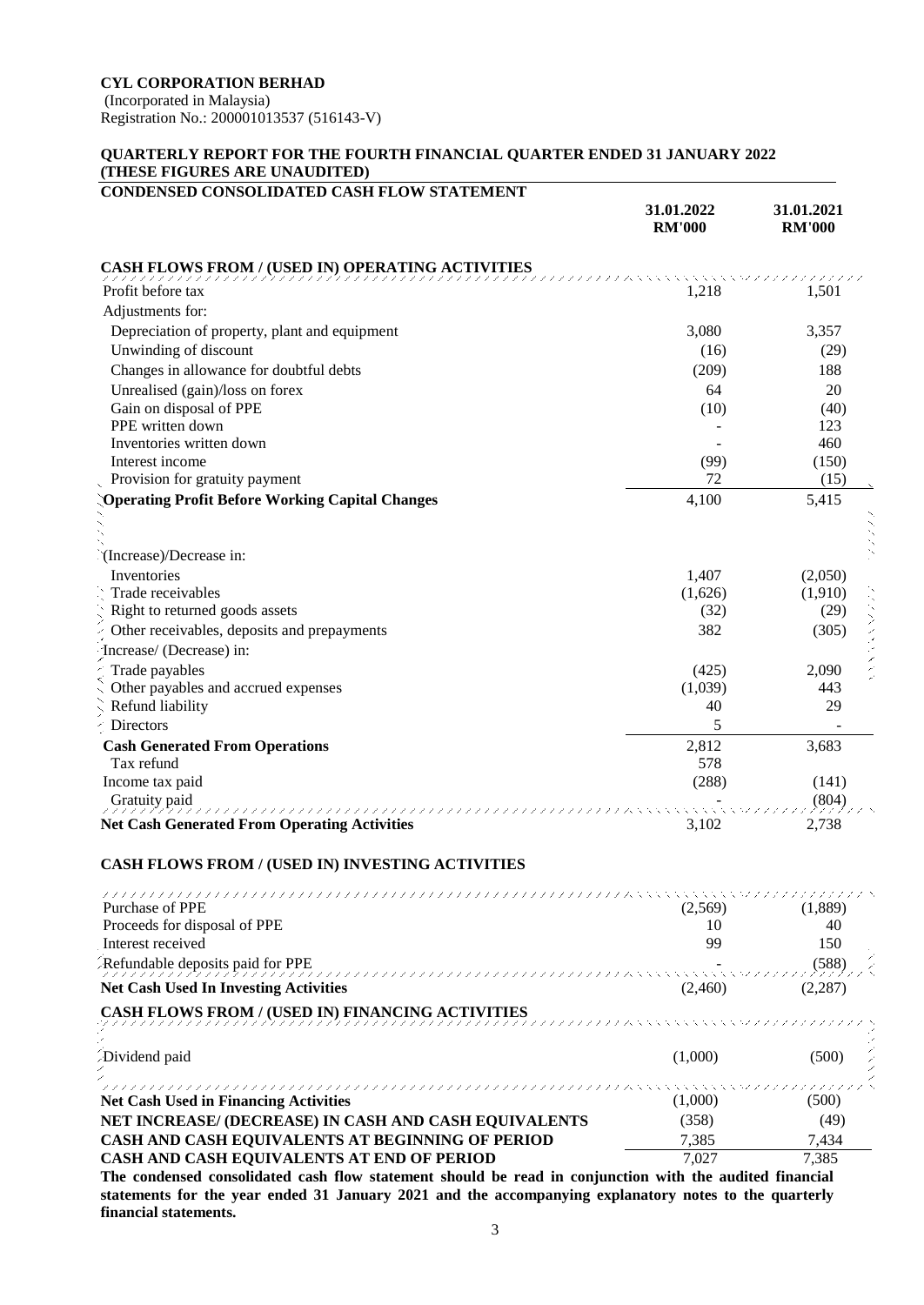# **QUARTERLY REPORT FOR THE FOURTH FINANCIAL QUARTER ENDED 31 JANUARY 2022 (THESE FIGURES ARE UNAUDITED)**

# **CONDENSED CONSOLIDATED STATEMENT OF CHANGES IN EQUITY**

|                                      | <b>Issued</b> | Unappropriated |               |
|--------------------------------------|---------------|----------------|---------------|
|                                      | capital       | profits        | <b>Total</b>  |
|                                      | <b>RM'000</b> | <b>RM'000</b>  | <b>RM'000</b> |
| <b>Balance as of 1 February 2020</b> |               |                |               |
| (as previously stated)               | 51,504        | 12,275         | 63,779        |
| Prior year/MFRS adjustments          |               | (1,800)        | (1,800)       |
| <b>Balance as of 1 February 2020</b> |               |                |               |
| (as restated)                        | 51,504        | 10,475         | 61,979        |
| Dividends                            |               | (500)          | (500)         |
| Profit for the year                  |               | 1,606          | 1,606         |
| Other comprehensive income for       |               |                |               |
| the year                             |               | 37             | 37            |
| <b>Balance as of 31 January 2021</b> | 51,504        | 11,618         | 63,122        |
| <b>Balance as of 1 February 2021</b> | 51,504        | 11,618         | 63,122        |
| Dividends                            |               | (1,000)        | (1,000)       |
| Profit for the year                  |               | 1,352          | 1,352         |
| Other comprehensive income           |               |                |               |
| for the year                         |               | 37             | 37            |
| <b>Balance as of 31 January 2022</b> | 51,504        | 12,007         | 63,512        |

**The condensed consolidated statement of changes in equity should be read in conjunction with the audited financial statements for the year ended 31 January 2021 and the accompanying explanatory notes to the quarterly financial statements.**

4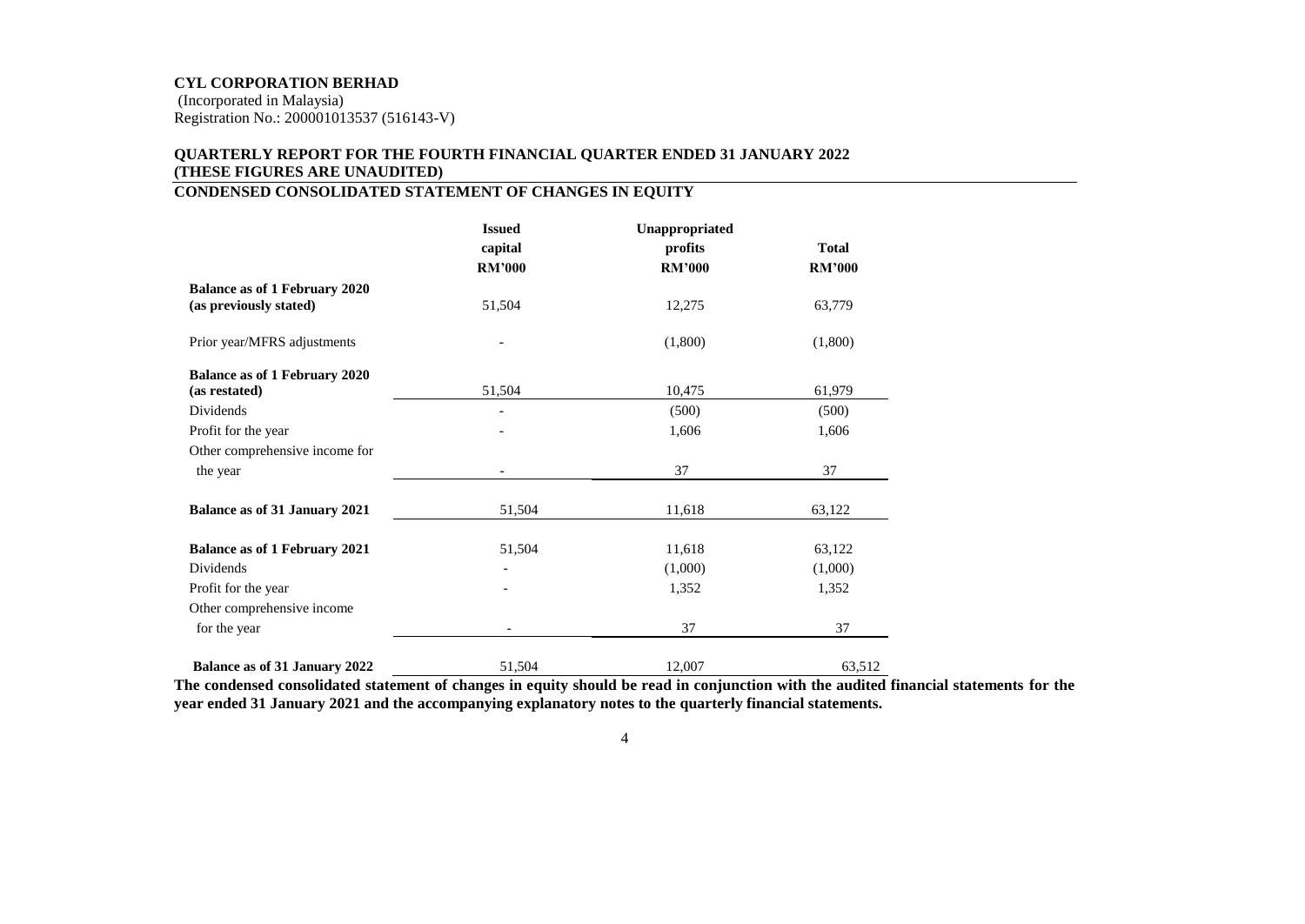### **QUARTERLY REPORT FOR THE FOURTH FINANCIAL QUARTER ENDED 31 JANUARY 2022 (THESE FIGURES ARE UNAUDITED)**

#### **A NOTES TO THE INTERIM FINANCIAL REPORT FOR THE FOURTH QUARTER ENDED 31 JANUARY 2022. EXPLANATORY NOTES IN COMPLIANCE TO MFRS 134 ON INTERIM FINANCIAL REPORTING**

### **A1. Accounting policies and basis of preparation**

This interim financial report is unaudited and has been prepared in compliance with the requirements of MFRS 134, Interim Financial Reporting, paragraph 9.22 and Appendix 9B of the Listing requirements of Bursa Malaysia Securities Berhad (Bursa Malaysia).

The interim financial report is unaudited and should be read in conjunction with the audited financial statements for the year ended 31 January 2021. The explanatory notes attached to the quarterly financial statements provide an explanation of events and transactions that are significant to gain an understanding of the changes in the financial position and performance of the Group since the financial year ended 31 January 2021.

### **A2. Changes in Accounting Policies**

The financial statements of the Group and of the Company have been prepared in accordance with Malaysian Financial Reporting Standards ("MFRSs"), International Financial Reporting Standards ("IFRS") and the provisions of the Companies Act, 2016 in Malaysia.

#### **Adoption of new and revised MFRS**

In the current year, the Group and the Company have applied a number of standard, IC Interpretation and amendments to MFRSs issued by the Malaysian Accounting Standards Board ("MASB") that are mandatorily effective for accounting period that begins on or after 1 February 2021:

- Amendments to MFRS 16: Covid-19-Related Rent Concessions
- Amendments to MFRSs contained in the document "*Annual Improvements to MFRS Standards 2018- 2020"*

The adoption of these amendments to MFRS have not affected the amounts reported in the financial statements of the Group and of the Company for the current year and prior years.

#### **Accounting Standards in Issue But Not Yet Effective**

At the date of authorisation for issue of these financial statements, the new and revised Standards which were in issue but not yet effective and adopted by the Group and the Company are as listed below:

## *Standard and amendments effective for annual periods beginning on or after 1 January 2022<sup>1</sup> and 1 January 2023<sup>2</sup> , with earlier application permitted:*

- Amendments to MFRS 101 and MFRS 108:  ${}^{2}$ Classification of Liabilities as Current or Non-Current; <sup>2</sup>Disclosure of Accounting Policies; <sup>2</sup>Definition of Accounting Estimates
- Amendments to MFRS 17, <sup>2</sup>Insurance Contracts : Initial Application of MFRS 17 & MFRS 9 Comparative Information
- Amendments to MFRS 112,  $2$  Income Taxes

The abovementioned Standards and Amendments will be adopted in the annual financial statements of the Group and of the Company when they become effective. These Standards and Amendments will have no material impact on the financial statements of the Group and of the Company in the period of initial application.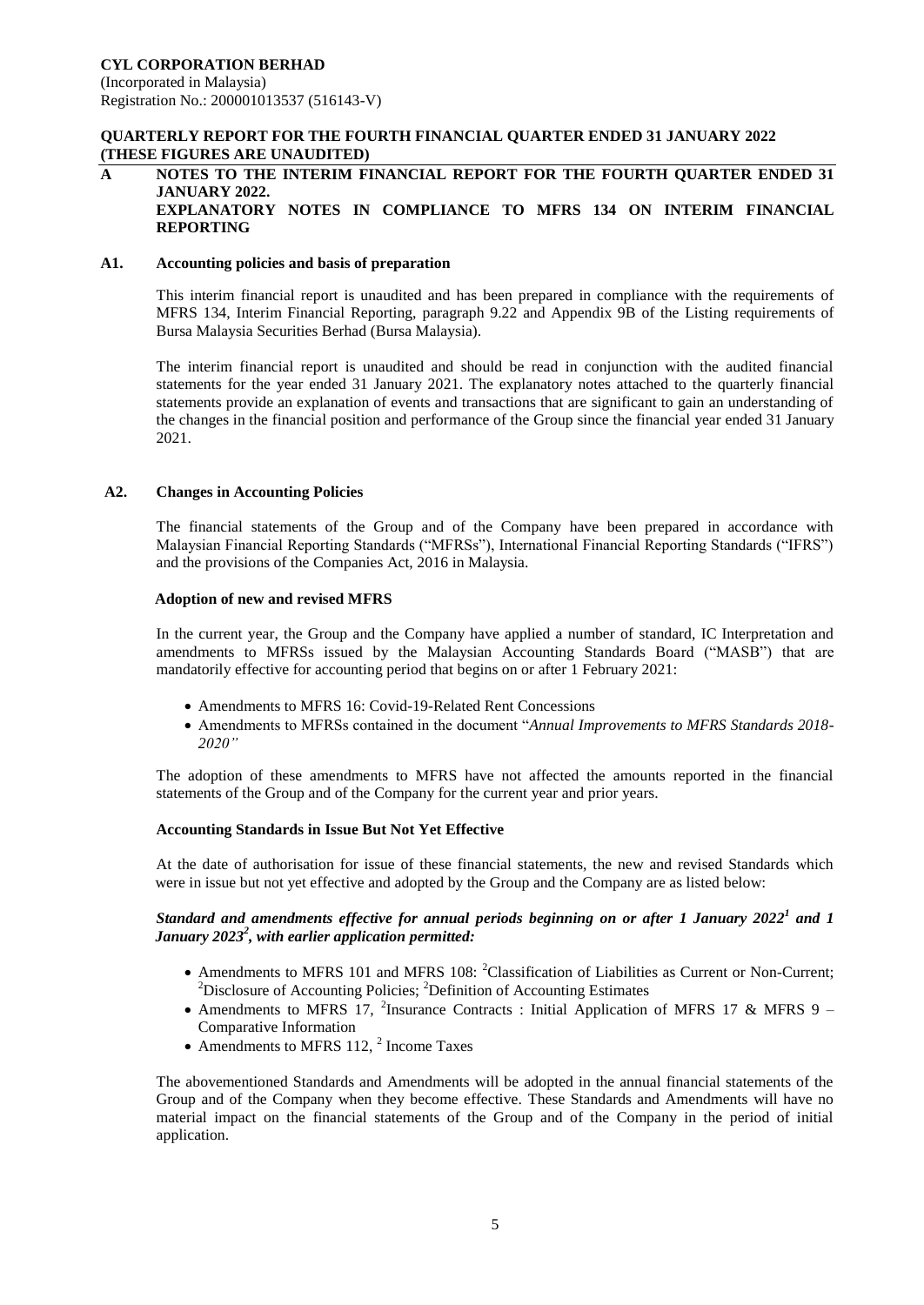**CYL CORPORATION BERHAD**

(Incorporated in Malaysia) Registration No.: 200001013537 (516143-V)

## **QUARTERLY REPORT FOR THE FOURTH FINANCIAL QUARTER ENDED 31 JANUARY 2022 (THESE FIGURES ARE UNAUDITED)**

### **A3. Audit Qualification of Annual Financial Statements**

The financial statements of the preceding year for the Group and the Company were not subject to any qualifications.

#### **A4. Seasonal or cyclical factors**

The Group's interim business operation was not materially affected by seasonal or cyclical factors for the quarter under review.

#### **A5. Unusual nature and amount of items affecting assets, liabilities, equity, net income and cash flows**

There are no unusual nature and amount of items affecting assets, liabilities, equity, net income and cash flows of the Group during the quarter under review.

### **A6. Material changes in estimates of amounts reported in prior periods in current financial year or prior financial years which have material effect in the current interim period**

There are no material changes in estimates of amounts reported in prior financial years that have a material effect in the current interim period.

#### **A7. Changes in debts and equity securities**

There were no issuance, cancellation, repurchases, resale and repayments of debts and equity securities for the current financial quarter ended 31 January 2022.

### **A8. Dividend**

An interim tax exempt dividend of 0.50 sen per ordinary share amounting to RM500,000 was declared and paid on 8 November 2021 to the shareholders whose names appear in the Record of Depositors on 26 October 2021. A second interim dividend of RM500,000 was declared and paid on 28 January 2022 to the shareholders whose names appear in the Record of Depositors on 20 January 2022.

## **A9. Segmental reporting**

The Group operates in a single industry in the business of manufacturing and supplying of plastic packaging products in Malaysia. Accordingly, the financial information by industry and geographical segments of the Group's operations are not applicable.

### **A10. Property, plant and equipment**

The valuations of property, plant and equipment have been brought forward without amendment from the previous annual financial statements ended 31 January 2021.

The total additions to property, plant and equipment for the financial quarter ended 31 January 2022 amounted to RM89 thousand. During the said period, there was no significant disposal of property, plant and equipment.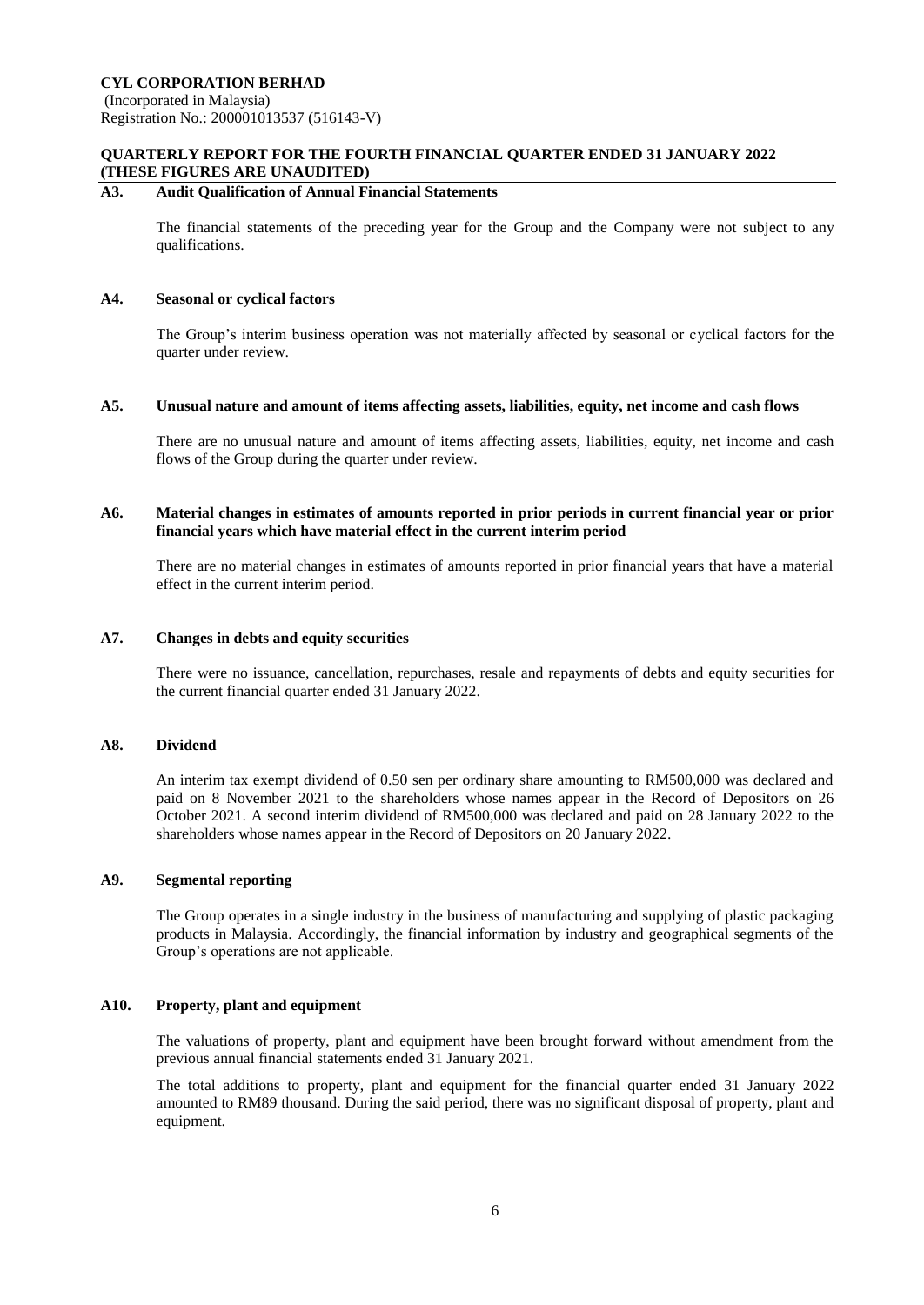## **QUARTERLY REPORT FOR THE FOURTH FINANCIAL QUARTER ENDED 31 JANUARY 2022 (THESE FIGURES ARE UNAUDITED)**

### **A11. Material events subsequent to the current quarter**

There were no items, transaction or event of a material and unusual nature which has arisen which would substantially affect the results of the Group and the Company for the period between 31 January 2022 and the date of this report.

### **A12. Changes in the composition of the Company**

There were no changes in the composition of the Group for the current financial period to date.

### **A13. Changes in Contingent Assets and Contingent Liabilities**

There were no significant changes in contingent assets and liabilities since the last balance sheet as at 31 January 2022. Corporate guarantees given to banks for credit facilities granted to the subsidiary company is currently at RM6.85 million.

## **A14. Capital commitments**

As at 31 January 2022, the Group has the following capital expenditure relating to purchase of machinery as follows:

**RM'000**

Approved and contracted for -

### **A15. Significant Related Party Transactions**

There were no significant related party transactions during the quarter under review.

### **A16. Prior year adjustments**

There were prior year adjustments relating to a certain class of inventory which needs to be written off due to damage incurred to these class of inventory rendering it unuseable and prompting the Group to assess the class of inventory valuation at cost or net realizable value.

Additionally, there is a reclassification of other income to the revenue account for mould sales.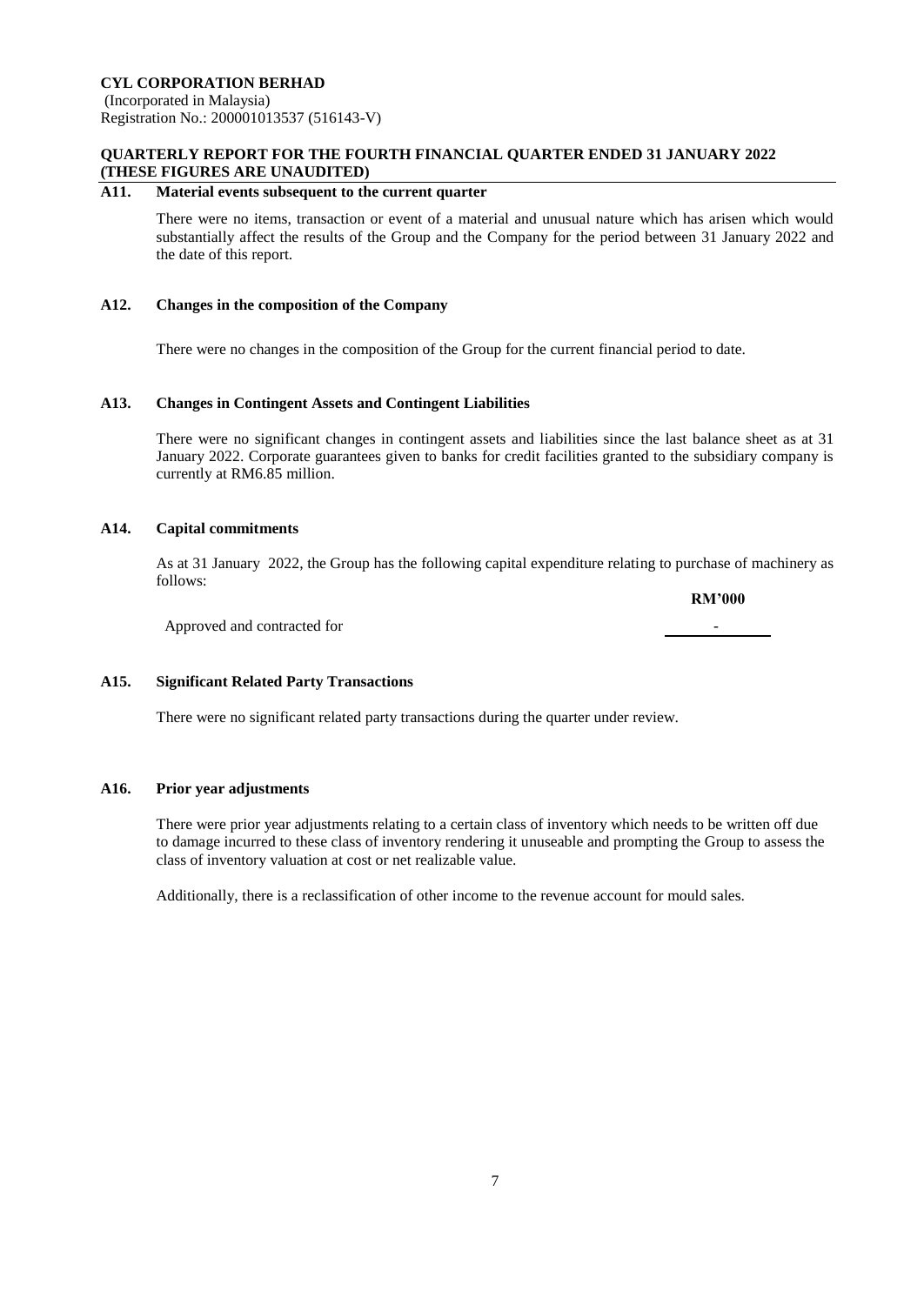## **QUARTERLY REPORT FOR THE FOURTH FINANCIAL QUARTER ENDED 31 JANUARY 2022 (THESE FIGURES ARE UNAUDITED)**

Adjustments are made as follows:

| As previously<br><u>reported</u> | <b>Effect of prior</b><br>year adjustments | <b>As restated</b> |
|----------------------------------|--------------------------------------------|--------------------|
| <b>RM'000</b>                    | <b>Rm'000</b>                              | <b>RM'000</b>      |
|                                  |                                            |                    |
|                                  |                                            |                    |
| 5,870                            | (1,800)                                    | 4,070              |
| 12,275                           | (1,800)                                    | 10,475             |
|                                  |                                            |                    |
|                                  |                                            |                    |
|                                  |                                            |                    |
| 7,460                            | (1,800)                                    | 5,660              |
|                                  |                                            |                    |
|                                  |                                            | 11,618             |
| 41,341                           | 949                                        | 42,290             |
|                                  |                                            | 397                |
|                                  | 13,418<br>1,346                            | (1,800)<br>(949)   |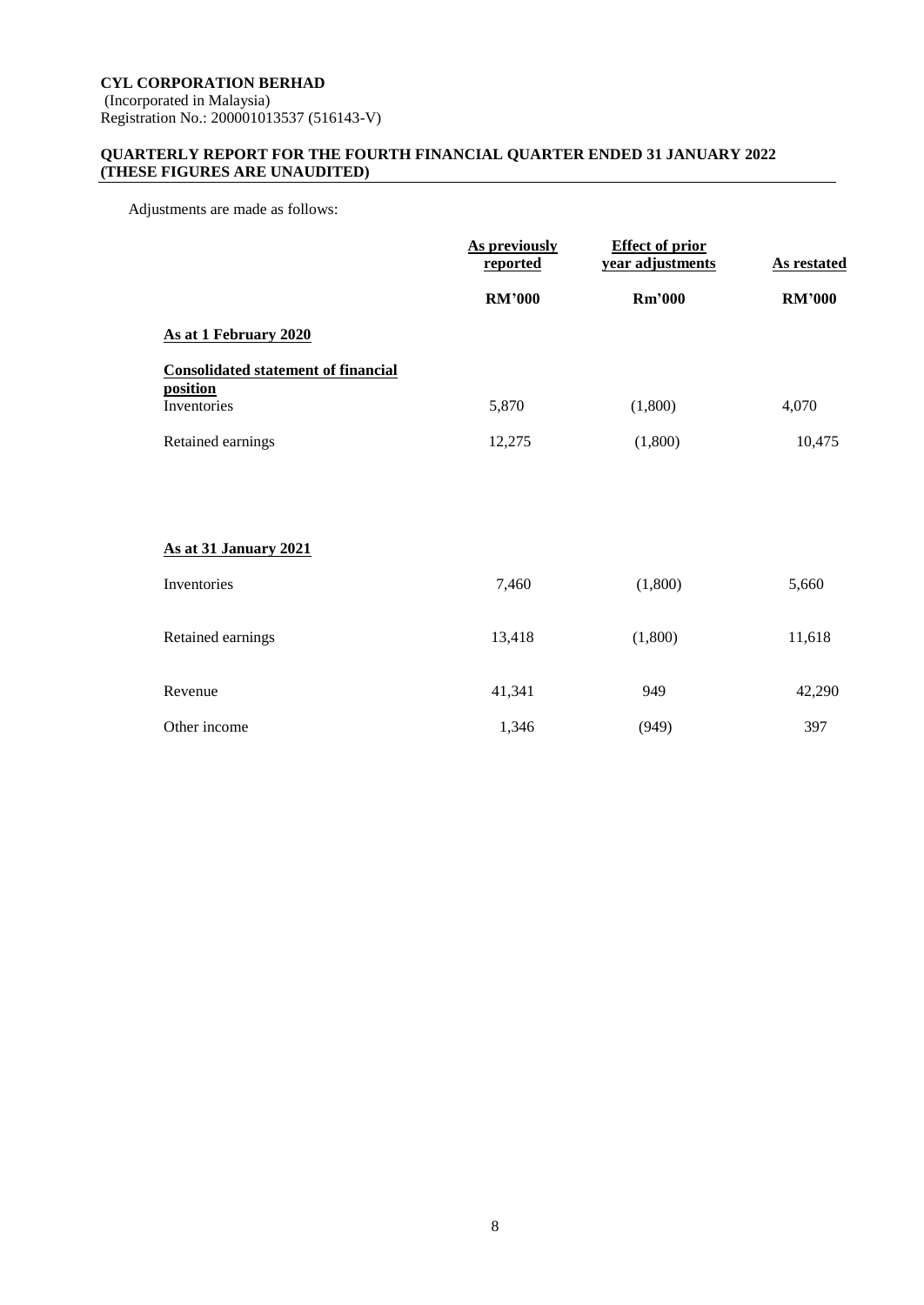Registration No.: 200001013537 (516143-V)

## **QUARTERLY REPORT FOR THE FOURTH FINANCIAL QUARTER ENDED 31 JANUARY 2022 (THESE FIGURES ARE UNAUDITED)**

## **B ADDITIONAL NOTES PURSUANT TO MFRS 134**

#### **B1. Review of performance INDIVIDUAL QUARTER**

| $\ldots$                              | 3 months<br>ended<br>31.01.2022 | 3 months<br>ended<br>31.01.2021 | <b>Variance</b> |               |  |
|---------------------------------------|---------------------------------|---------------------------------|-----------------|---------------|--|
|                                       | <b>RM'000</b>                   | <b>RM'000</b>                   | $\frac{0}{0}$   | <b>RM'000</b> |  |
| Revenue                               | 13,402                          | 11,042                          | 21.37           | 2,360         |  |
| Consolidated (loss)/profit before tax | 368                             | (311)                           | 218.33          | 679           |  |
| Income tax (expense)/credit           | (444)                           | 406                             | (209.36)        | (850)         |  |
| Consolidated (loss)/profit after tax  | (76)                            | 95                              | (180.00)        | (171)         |  |

## **CUMULATIVE QUARTER**

|                                | 12 months<br>ended | 12 months<br>ended<br>31.01.2022<br>31.01.2021 |               | <b>Variance</b> |  |  |
|--------------------------------|--------------------|------------------------------------------------|---------------|-----------------|--|--|
|                                | <b>RM'000</b>      | <b>RM'000</b>                                  | $\frac{6}{9}$ | <b>RM'000</b>   |  |  |
| Revenue                        | 49,312             | 42,290                                         | 16.60         | 7,022           |  |  |
| Consolidated profit before tax | 1,218              | 1,501                                          | (18.85)       | (283)           |  |  |
| Income tax (expense)/credit    | 134                | 105                                            | 27.62         | 29              |  |  |
| Consolidated profit after tax  | 1,352              | 1,606                                          | (15.81)       | (254)           |  |  |

### (i) Current Quarter Review

The Group revenue for the current financial quarter ended 31 January 2022 increased by RM2.36 million when compared to corresponding quarter ended 31 January 2021.

The Group reported a revenue of RM13.40 million. Consolidated profit before tax increased by 218.33%. The increased performance is mainly due to the increased activity in the current quarter. There was also a charge for mould expenses incurred and an uptrend in resin prices during the corresponding quarter in review.

## (ii) 12-month review

For the 12-month review, the Group revenue was higher by 16.60% as compared to corresponding period ended 31 January 2021. However, the profit shows a decrease of 18.85% due to the increase in raw material prices of close to 20% over the course of the year.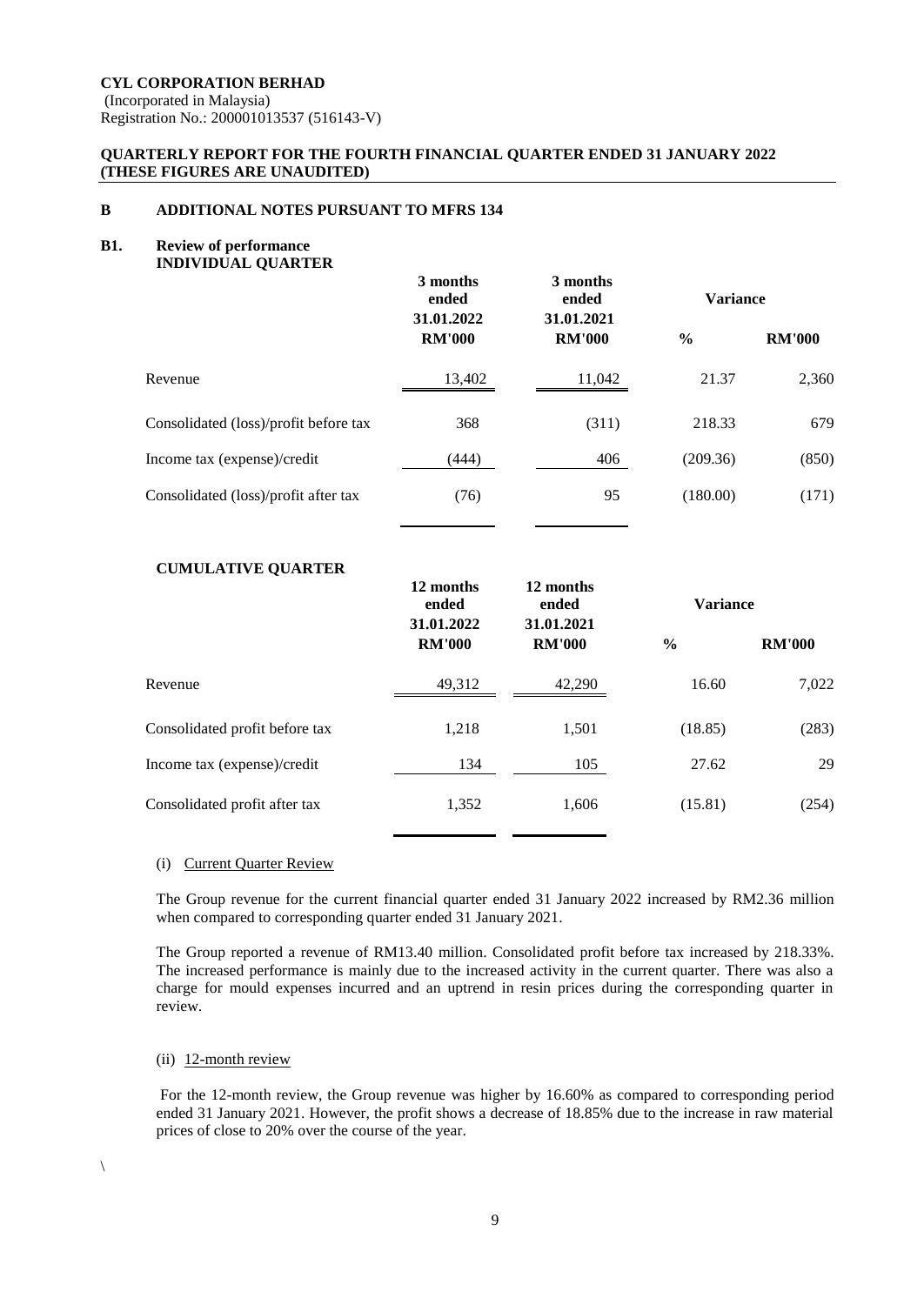## **QUARTERLY REPORT FOR THE FOURTH FINANCIAL QUARTER ENDED 31 JANUARY 2022 (THESE FIGURES ARE UNAUDITED)**

## **B2. Material change in the quarterly results compared to preceding quarter's results**

|                                       | 3 months<br>ended<br>31.01.2022 | 3 months<br>ended<br>31.10.2021 | <b>Variance</b> |               |
|---------------------------------------|---------------------------------|---------------------------------|-----------------|---------------|
|                                       | <b>RM'000</b>                   | <b>RM'000</b>                   | $\frac{6}{9}$   | <b>RM'000</b> |
| Revenue                               | 13,402                          | 12,056                          | 11.16           | 1,346         |
| Consolidated (loss)/profit before tax | 368                             | 1,871                           | (80.33)         | (1,503)       |
| Income tax (expense)/credit           | (444)                           | 578                             | (176.82)        | (1,022)       |
| Consolidated (loss)/profit after tax  | (76)                            | 2,449                           | (103.10)        | (2,525)       |

As compared to the preceding quarter ended  $\overline{31}$  October 2021, the Group recorded a higher revenue figure of RM1.35 million. However, the consolidated profit before tax is lower as compared to preceding quarter due to the reversal of write off of certain category of stocks in the quarter ended 31 October 2021 which had to be accounted for in prior accounting periods. Tax expense for the current quarter is due to the provision for deferred tax and reversal of overprovision of corporate tax payable in prior year.

#### **B3. Prospects for the next financial year**

The next financial year will remain competitive and extremely challenging for the Group. The conflict between Russia and Ukraine has caused major disruptions to the market for crude oil, spiking its prices to levels not seen since 2008. A month into the conflict with prolonged escalation expected, the Group has seen it's main cost driver, resin, drastically increase in price tracking the increase in the price of crude oil. Additionally, there was a recent announcement by the government to increase the minimum wage order from RM1,200 to RM1,500. This two cost push factors, effecting the major cost drivers, will be a precursor to margin erosion for the Group. The Group will be taking steps to maintain sufficient liquidity to enable it to meet its liabilities as and when they fall due. Against this backdrop, the Board will continue to focus on improving productivity and efficiency to enable the Company to continue to improve its performance.

#### **B4. Variance of actual profit from financial forecast or financial guarantee**

The disclosure requirement is not applicable for the Group.

#### **B5. Income tax expense**

|                                          | <b>Individual Quarter</b>                                               |                                                                                         |                                                                         | <b>Cumulative Quarter</b>                                                              |
|------------------------------------------|-------------------------------------------------------------------------|-----------------------------------------------------------------------------------------|-------------------------------------------------------------------------|----------------------------------------------------------------------------------------|
|                                          | <b>Current</b><br>Year<br><b>Ouarter</b><br>31.01.2022<br><b>RM'000</b> | <b>Preceding Year</b><br>Corresponding<br><b>Ouarter</b><br>31.01.2021<br><b>RM'000</b> | <b>Current</b><br>Year<br><b>To Date</b><br>31.01.2022<br><b>RM'000</b> | <b>Preceding Year</b><br>Corresponding<br><b>Period</b><br>31.01.2021<br><b>RM'000</b> |
| Estimated tax (payable)/credit           |                                                                         | 259                                                                                     | -                                                                       | (42)                                                                                   |
| Deferred tax<br>Over/(Underprovision) of | (502)                                                                   | 147                                                                                     | (502)                                                                   | 147                                                                                    |
| corporate tax in prior year              | 58                                                                      |                                                                                         | 636                                                                     |                                                                                        |
|                                          | (444)                                                                   | 406                                                                                     | 134                                                                     | 105                                                                                    |